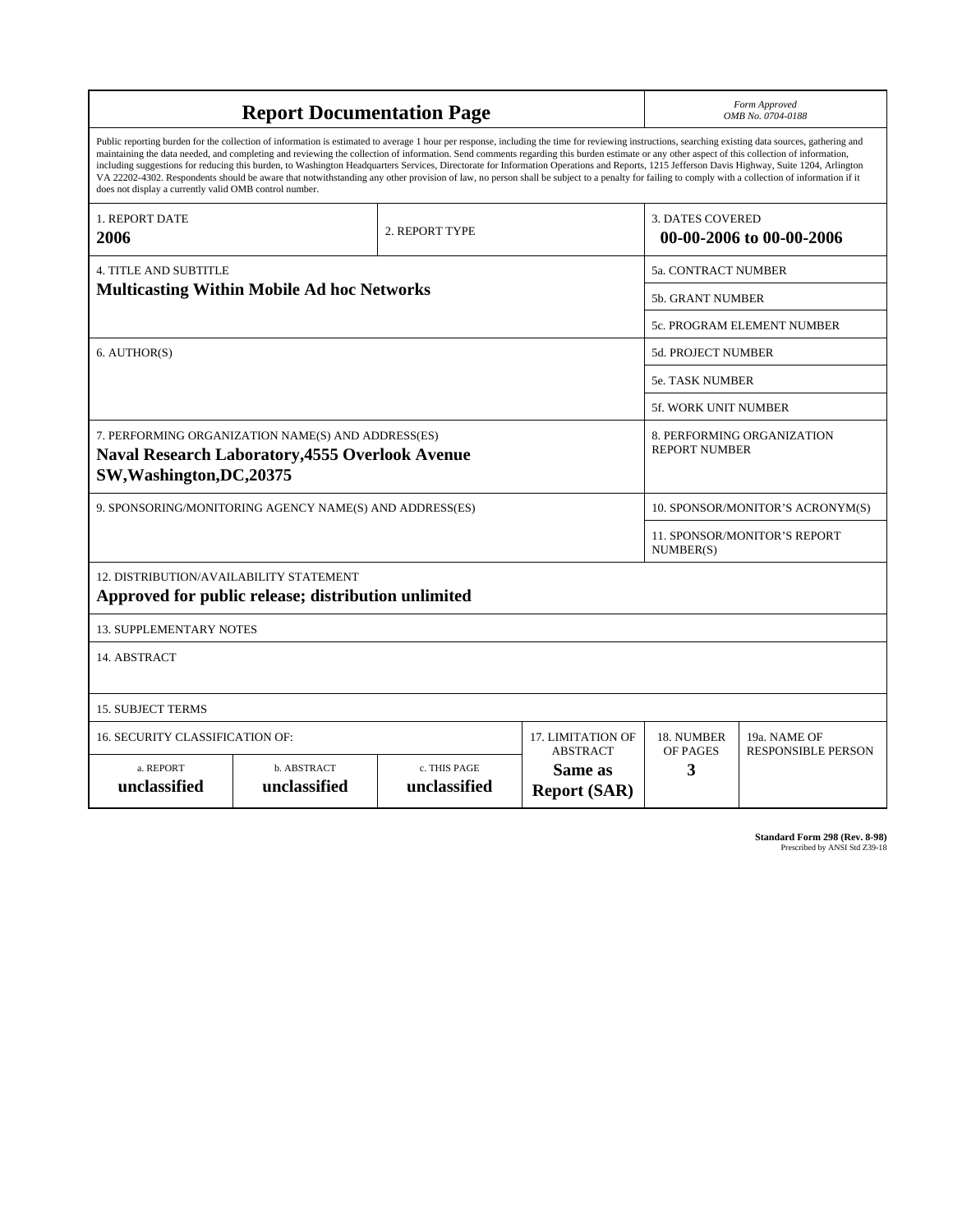## Multicasting Within Mobile Ad hoc **Networks**

J.P. Macker, R.B. Adamson, J. Dean, W. Chao, I.T. Downard, J.W. Weston, and R.D. Lee *Information Technology Division*

**Background and Problem Area:** The development of mobile ad hoc networking (MANET) technology for DoD use presents formidable challenges.<sup>1</sup> The Naval Research Laboratory (NRL) has been a technology leader in the conception, development, and standardization of MANET technologies. MANET technology is evolving and will allow future DoD network systems to self-organize and operate more autonomously without reliance upon a fixed infrastructure. Despite recent advances in this technology, there remains little work in adapting or standardizing multicasting forwarding in MANET.<sup>2</sup> Multicasting provides efficient network group communications, a feature important in future DoD tactical edge and networkcentric scenarios. This article briefly describes recent NRL work advancing the state of the art in multicast forwarding capabilities for MANETs.

**A Simplified Multicasting Process for MANETs:** Previous research in MANET technology has developed techniques for optimizing the process of flooding control information often applied to specific routing protocol designs and requirements.<sup>3</sup> There is recent interest in applying these techniques to forward multicast user data in mobile, wireless data networks. Within MANETs, a simpler multicast forwarding model that optimizes the forwarding of multicast traffic to all participating nodes in a routing area is often useful. One such solution is the Simplified Multicast Forwarding  $(SMF)^4$  specification design within the Internet Engineering Task Force (IETF). SMF is a flexible common framework for MANET multicast forwarding independent of any unicast routing specification. It includes a duplicate packet detection mechanism and supports multiple forwarding optimization methods. A recognized research challenge has been to better characterize the traffic loading performance of various algorithms within multicast mobile wireless networks.

**CDS Algorithm Improvement:** Algorithms that help form and minimize a Connected Dominating Set (CDS) are often considered as design frameworks for MANET multicast forwarding to minimize forwarding relay sets. Figure 4(a) represents a wireless network of 100 nodes and the related topological links between the nodes. Classical flooding (CF) or legacy wireless

forwarding algorithms use all red nodes in Fig. 4(a) to retransmit network packets at least once, leading to the well-known broadcast storm problem. $^5$  To illustrate the value of CDS algorithms, Fig. 4(b) shows a connected graph containing only a subset of the total links and relay nodes obtained using a distributed CDS algorithm. The smaller number of red relay nodes (i.e., 12 vs 100) clearly demonstrates a significant reduction in the relay set size required to reach all destinations vs the CF approach.

Our research goes beyond CDS efficiency analysis predicted from static graphs, as illustrated in Fig. 4. We are developing operational models and exploring the robustness of multiple techniques under emulated and simulated mobile, wireless network conditions. Figure 5 is a sample of a simulation analysis comparing several CDS algorithms against CF within an increasingly congested mobile network. As shown in Fig. 5, CDS algorithms can improve network goodput (i.e., usable received network data) over CF as load increases. Due to inefficient relaying, the CF algorithm causes network contention and congestion under lighter source traffic loading than more optimized CDS algorithms.

**Summary:** NRL research is characterizing the complex behavior of various distributed relay set algorithms being considered for future MANET multicast forwarding. NRL also acts as a technical leader in a related Internet protocol standardization process and is transitioning lessons learned from this research within that forum. Research products are also expected to aid in supporting the complex design tradeoffs needed in developing future tactical Navy and DoD mobile wireless networks. Future plans include extending this work by researching the performance of reliable multicast transport mechanisms within SMF-enabled MANET models.

[Sponsored by NRL and ONR]

## **References**

- <sup>1</sup> J.P. Macker and M.S. Corson, "Mobile Ad Hoc Networking (MANET): Routing Protocol Performance Issues and Evaluation Considerations," IETF RFC 2501, Jan. 1999.
- <sup>2</sup> J.P. Macker and M.S. Corson, "Mobile Ad Hoc Networks: Routing Technology for Dynamic, Wireless Networks," S. Basagni et al., eds., *Mobile Ad Hoc Networking*, Chapter 9, IEEE Press, 2003.
- <sup>3</sup> J.P. Macker, J. Dean, and W. Chao, "Simplified Multicast Forwarding in Mobile Ad Hoc Networks," IEEE MILCOM 2004 Proceedings, 2004.
- <sup>4</sup> J.P. Macker, et al., "Simplified Multicast Forwarding for MANET," specification work in progress, IETF MANET Working Group, http://www.ietf.org/, Oct. 2005.
- <sup>5</sup> S. Ni, Y. Tseng, Y. Chen, and J. Sheu, "The Broadcast Storm Problem in Mobile Ad Hoc Networks," Proceedings of ACM Mobicom 99, 1999. ´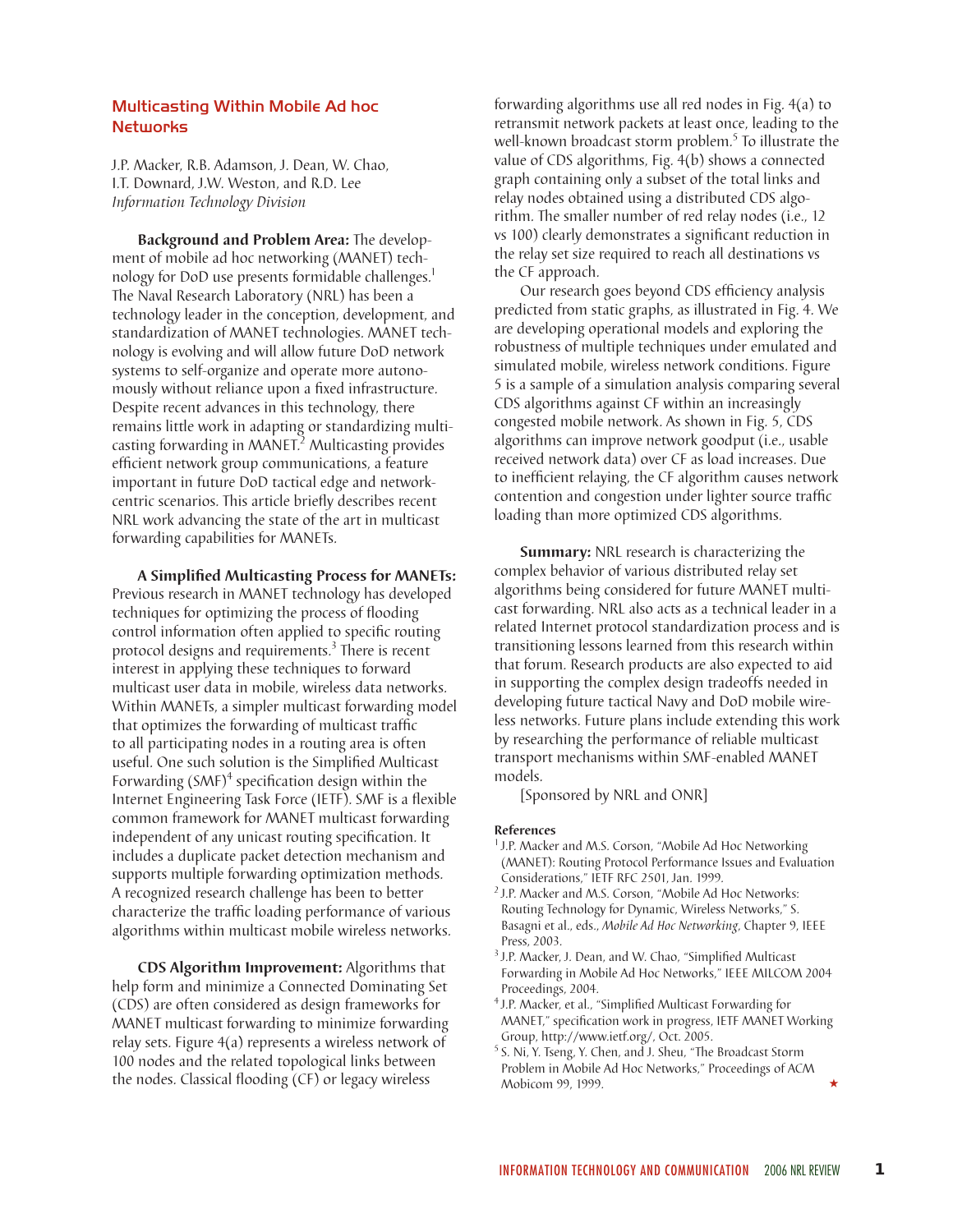

(a)